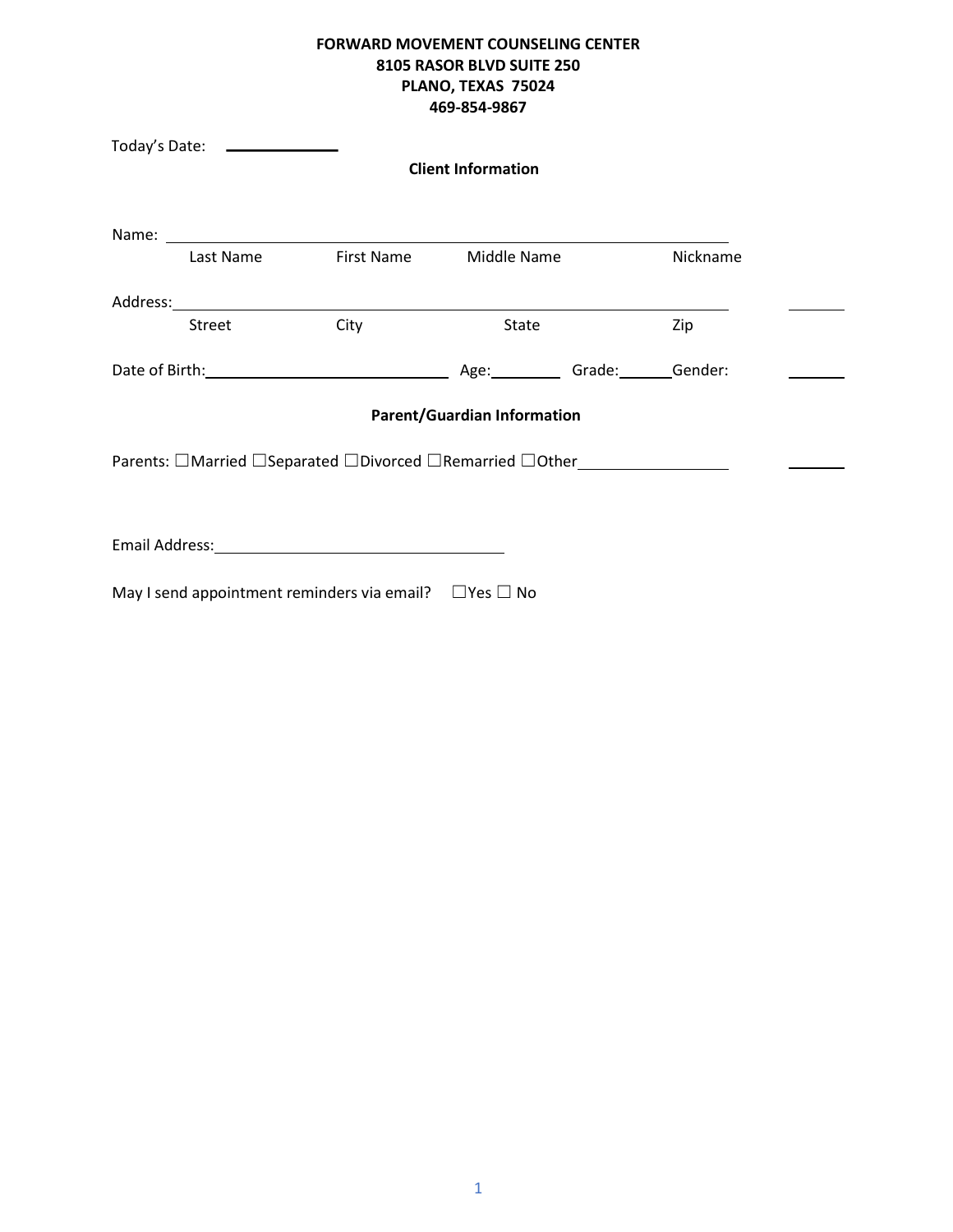# **Minor Intake Form**

|                | Guardian 1: San Albert and The Contract of the Contract of the Contract of the Contract of the Contract of the Contract of the Contract of the Contract of the Contract of the Contract of the Contract of the Contract of the |      |                  |              |                                                                                               |              |
|----------------|--------------------------------------------------------------------------------------------------------------------------------------------------------------------------------------------------------------------------------|------|------------------|--------------|-----------------------------------------------------------------------------------------------|--------------|
|                | Last Name                                                                                                                                                                                                                      |      | First Name MI    |              | Relationship to Child                                                                         |              |
|                |                                                                                                                                                                                                                                |      |                  |              |                                                                                               |              |
|                | Street                                                                                                                                                                                                                         | City |                  | State        | Zip                                                                                           |              |
|                |                                                                                                                                                                                                                                |      |                  |              | Home Phone $\qquad \qquad \qquad \qquad$ Call: $\Box$ Yes $\Box$ No Leave Message: $\Box$ Yes | $\square$ No |
| Work           |                                                                                                                                                                                                                                |      |                  |              | Phone Call: □Yes □ No Leave Message: □Yes □ No                                                |              |
| Guardian 2:___ |                                                                                                                                                                                                                                |      |                  |              |                                                                                               |              |
|                | Last Name                                                                                                                                                                                                                      |      | First Name MI    |              | Relationship to Child                                                                         |              |
|                |                                                                                                                                                                                                                                |      |                  |              |                                                                                               |              |
|                | Street                                                                                                                                                                                                                         | City |                  | <b>State</b> | Zip                                                                                           |              |
|                |                                                                                                                                                                                                                                |      | Call: $\Box$ Yes |              | $\Box$ No Leave Message: $\Box$ Yes                                                           | $\square$ No |
|                |                                                                                                                                                                                                                                |      |                  |              |                                                                                               | $\square$ No |
|                |                                                                                                                                                                                                                                |      |                  |              |                                                                                               |              |
|                | May I send appointment reminders via email? $\Box$ Yes $\Box$ No                                                                                                                                                               |      |                  |              |                                                                                               |              |
| Work           |                                                                                                                                                                                                                                |      |                  |              | <b>Example 2014</b> Phone Call: □Yes □ No Leave Message: □Yes □ No                            |              |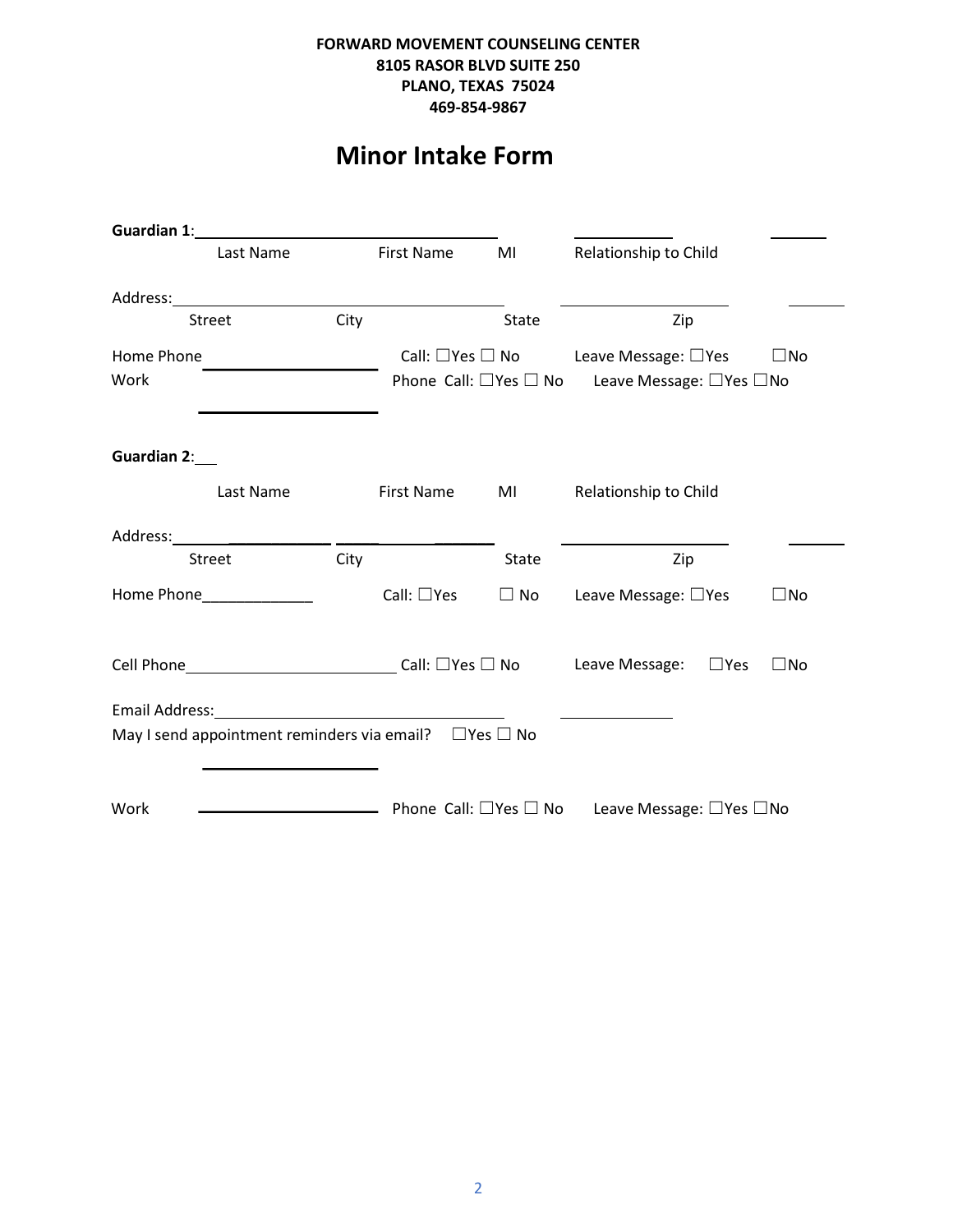| May I send appointment reminders via email? $\Box$ Yes $\Box$ No                                                                                                                                                                     |                                  |                                                      |                           |              |
|--------------------------------------------------------------------------------------------------------------------------------------------------------------------------------------------------------------------------------------|----------------------------------|------------------------------------------------------|---------------------------|--------------|
|                                                                                                                                                                                                                                      |                                  |                                                      |                           |              |
| Last Name                                                                                                                                                                                                                            | First Name MI                    |                                                      | Relationship to Child     |              |
|                                                                                                                                                                                                                                      |                                  |                                                      |                           |              |
| <b>City</b><br>Street                                                                                                                                                                                                                |                                  | State                                                | Zip                       |              |
|                                                                                                                                                                                                                                      |                                  | Call: $\Box$ Yes $\Box$ No Leave Message: $\Box$ Yes |                           | $\square$ No |
| Work:                                                                                                                                                                                                                                |                                  |                                                      |                           |              |
| Phone                                                                                                                                                                                                                                | Call: $\square$ Yes $\square$ No |                                                      | Leave Message: □ Yes □ No |              |
|                                                                                                                                                                                                                                      |                                  |                                                      | Leave Message: $\Box$ Yes | $\square$ No |
| Email Address: <u>and a series of the series of the series of the series of the series of the series of the series of the series of the series of the series of the series of the series of the series of the series of the seri</u> |                                  |                                                      |                           |              |
| May I send appointment reminders via email? $\Box$ Yes $\Box$ No                                                                                                                                                                     |                                  |                                                      |                           |              |
| With whom does the child predominantly live?                                                                                                                                                                                         |                                  |                                                      |                           |              |
| Name<br>Sex                                                                                                                                                                                                                          | Age                              |                                                      | Relationship to child     |              |
|                                                                                                                                                                                                                                      |                                  |                                                      |                           |              |
|                                                                                                                                                                                                                                      |                                  |                                                      |                           |              |
|                                                                                                                                                                                                                                      |                                  |                                                      |                           |              |
|                                                                                                                                                                                                                                      |                                  |                                                      |                           |              |
|                                                                                                                                                                                                                                      |                                  |                                                      |                           |              |
|                                                                                                                                                                                                                                      |                                  |                                                      |                           |              |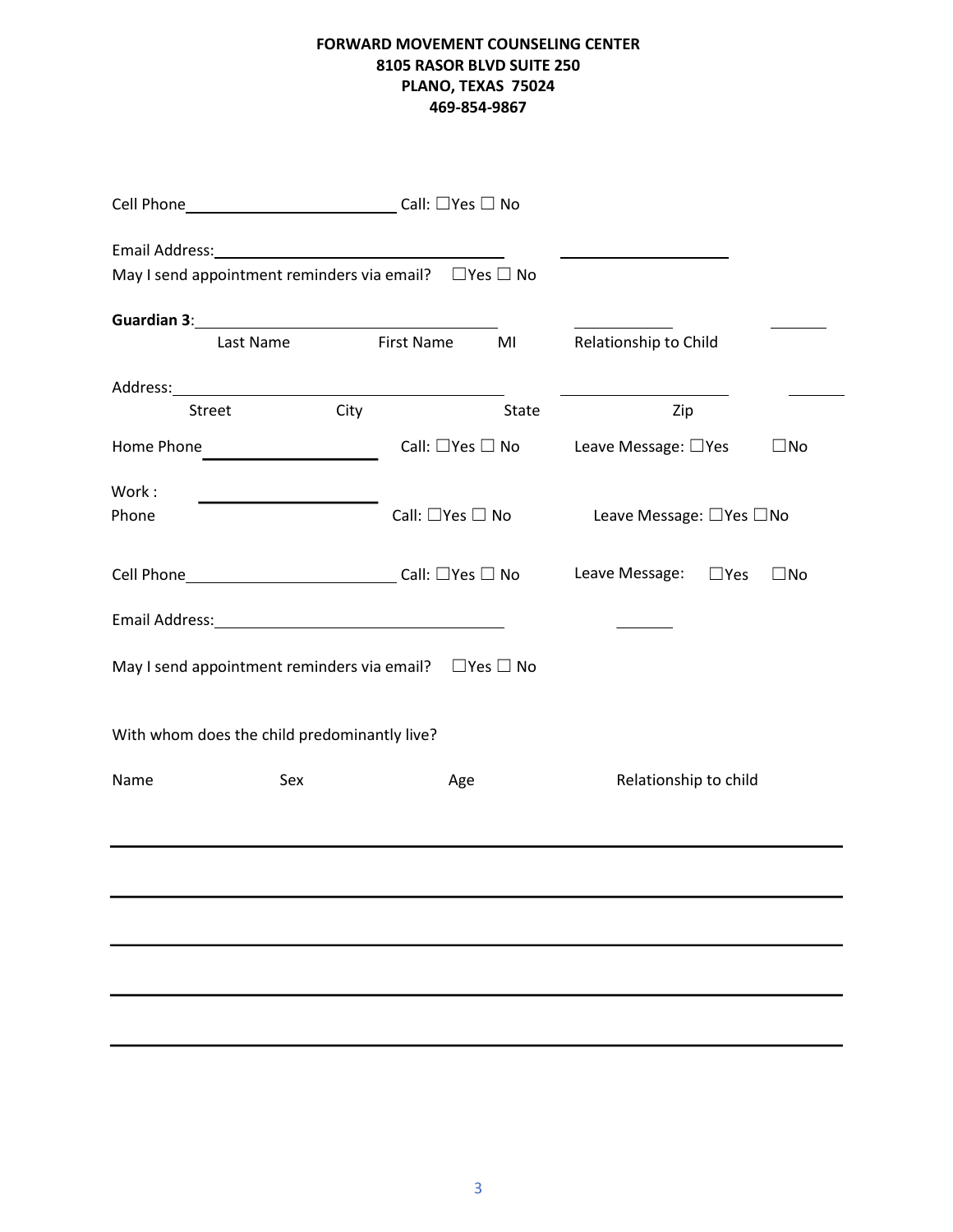|      | If the child has a secondary home, who lives there? |                                                                                                                |                                                                                                                                                                                                                                |
|------|-----------------------------------------------------|----------------------------------------------------------------------------------------------------------------|--------------------------------------------------------------------------------------------------------------------------------------------------------------------------------------------------------------------------------|
| Name | Sex                                                 | Age                                                                                                            | Relationship to child                                                                                                                                                                                                          |
|      |                                                     |                                                                                                                |                                                                                                                                                                                                                                |
|      |                                                     |                                                                                                                |                                                                                                                                                                                                                                |
|      |                                                     |                                                                                                                |                                                                                                                                                                                                                                |
|      |                                                     |                                                                                                                |                                                                                                                                                                                                                                |
|      |                                                     |                                                                                                                |                                                                                                                                                                                                                                |
|      |                                                     | Emergency Contact: Whom should we contact in case of an emergency?                                             |                                                                                                                                                                                                                                |
|      |                                                     |                                                                                                                |                                                                                                                                                                                                                                |
|      |                                                     |                                                                                                                | Address: Andreas Address: Address: Address: Address: Address: Address: Address: Address: Address: Address: Address: Address: Address: Address: Address: Address: Address: Address: Address: Address: Address: Address: Address |
|      |                                                     |                                                                                                                |                                                                                                                                                                                                                                |
|      |                                                     |                                                                                                                |                                                                                                                                                                                                                                |
|      |                                                     | <b>Personal Information</b>                                                                                    |                                                                                                                                                                                                                                |
|      |                                                     | Is your child currently in counseling with another therapist? $\Box$ Yes $\Box$ No                             |                                                                                                                                                                                                                                |
|      |                                                     | If "Yes" please describe and the state of the state of the state of the state of the state of the state of the |                                                                                                                                                                                                                                |
|      |                                                     | Has your child ever received counseling or evaluation services? $\Box$ Yes $\Box$ No                           |                                                                                                                                                                                                                                |
|      |                                                     |                                                                                                                |                                                                                                                                                                                                                                |
|      |                                                     | Have you or your child ever been involved in any type of litigation? $\Box$ Yes $\Box$ No                      |                                                                                                                                                                                                                                |
|      |                                                     |                                                                                                                |                                                                                                                                                                                                                                |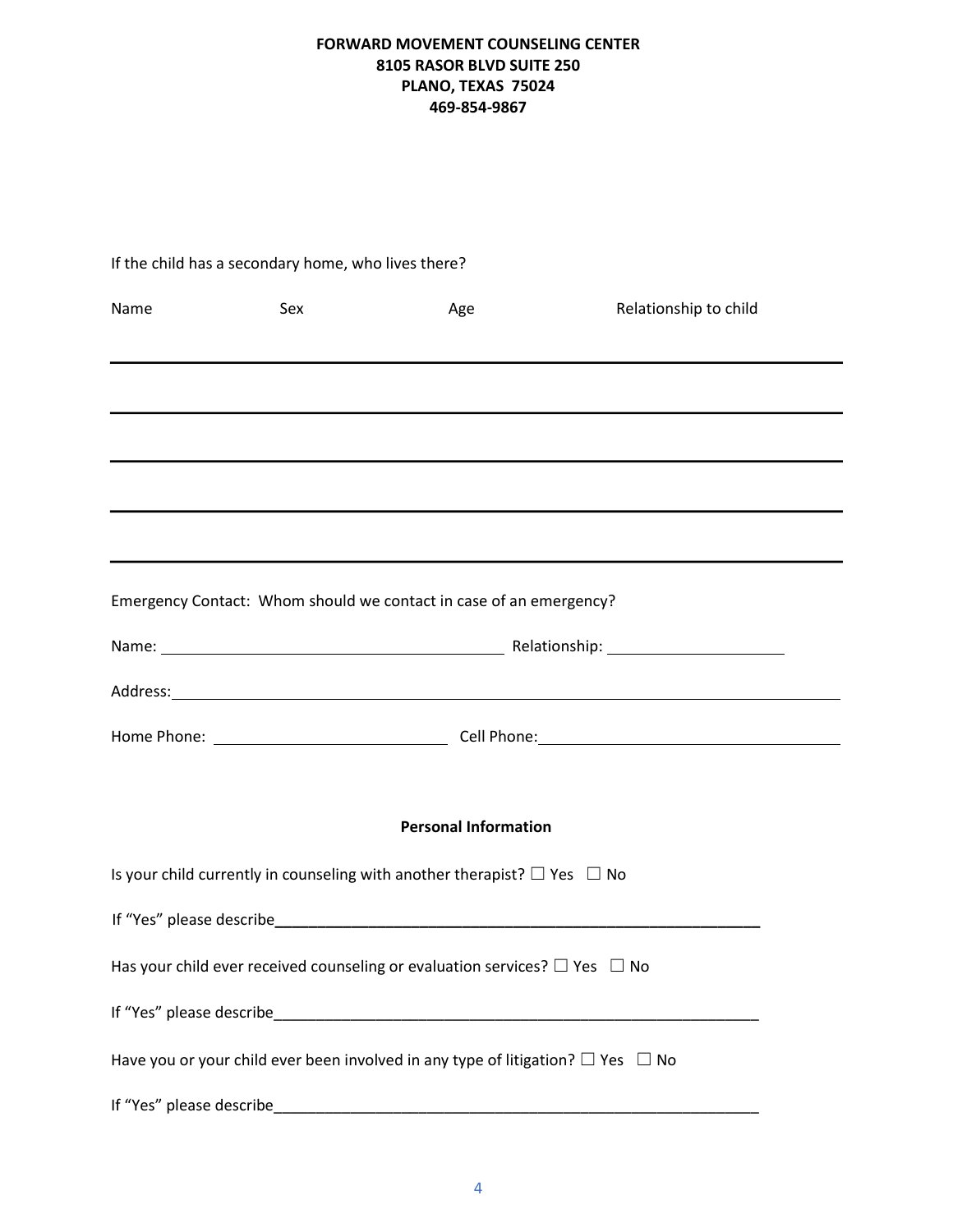|                                                                                                                                                                                                                               |                  | How many hours does your child sleep at night? _________________________________       |                                                                                                                                                                                                                                  |  |  |  |
|-------------------------------------------------------------------------------------------------------------------------------------------------------------------------------------------------------------------------------|------------------|----------------------------------------------------------------------------------------|----------------------------------------------------------------------------------------------------------------------------------------------------------------------------------------------------------------------------------|--|--|--|
| How would you rate your child's diet?                                                                                                                                                                                         |                  |                                                                                        |                                                                                                                                                                                                                                  |  |  |  |
|                                                                                                                                                                                                                               |                  | $\Box$ Very Healthy $\Box$ Healthy $\Box$ Average $\Box$ Needs Improvement $\Box$ Poor |                                                                                                                                                                                                                                  |  |  |  |
|                                                                                                                                                                                                                               |                  |                                                                                        | Has your child's appetite or weight changed lately? ____________________________                                                                                                                                                 |  |  |  |
|                                                                                                                                                                                                                               |                  |                                                                                        | Has your child had previous trauma?<br>and the manufacture of the manufacture of the manufacture of the manufacture of the manufacture of the manufacture of the manufacture of the manufacture of the manufacture of the manufa |  |  |  |
|                                                                                                                                                                                                                               |                  | ,我们也不会有什么。""我们的人,我们也不会有什么?""我们的人,我们也不会有什么?""我们的人,我们也不会有什么?""我们的人,我们也不会有什么?""我们的人       |                                                                                                                                                                                                                                  |  |  |  |
| Does your child have an addiction? $\Box$ Yes $\Box$ No                                                                                                                                                                       |                  |                                                                                        |                                                                                                                                                                                                                                  |  |  |  |
| If yes, please explain example and the set of the set of the set of the set of the set of the set of the set of the set of the set of the set of the set of the set of the set of the set of the set of the set of the set of |                  |                                                                                        |                                                                                                                                                                                                                                  |  |  |  |
| Is your child currently on medication? $\Box$ Yes $\Box$ No                                                                                                                                                                   |                  |                                                                                        |                                                                                                                                                                                                                                  |  |  |  |
| If so please complete the following:                                                                                                                                                                                          |                  |                                                                                        |                                                                                                                                                                                                                                  |  |  |  |
| Medication                                                                                                                                                                                                                    | Dosage Physician |                                                                                        | Purpose                                                                                                                                                                                                                          |  |  |  |
|                                                                                                                                                                                                                               |                  |                                                                                        |                                                                                                                                                                                                                                  |  |  |  |
|                                                                                                                                                                                                                               |                  |                                                                                        |                                                                                                                                                                                                                                  |  |  |  |
|                                                                                                                                                                                                                               |                  |                                                                                        |                                                                                                                                                                                                                                  |  |  |  |
|                                                                                                                                                                                                                               |                  |                                                                                        |                                                                                                                                                                                                                                  |  |  |  |
| Does your child have any current medical concerns?                                                                                                                                                                            |                  | $\Box$ Yes                                                                             | $\square$ No                                                                                                                                                                                                                     |  |  |  |
| If yes, please explain                                                                                                                                                                                                        |                  |                                                                                        |                                                                                                                                                                                                                                  |  |  |  |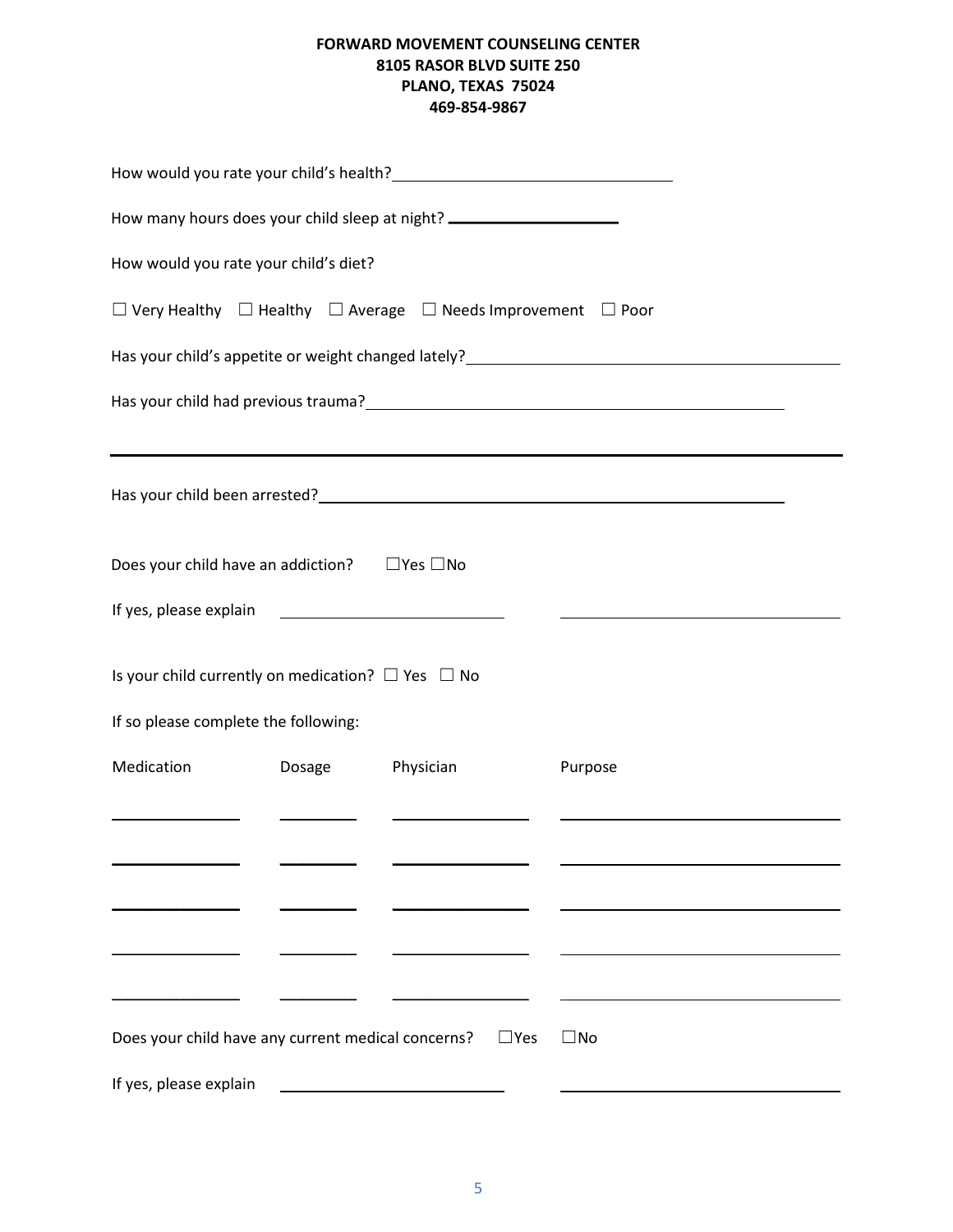## **About Your Child's Education**

Age \_\_\_\_\_ Grade\_\_\_\_\_ Nick Names \_\_\_\_\_\_\_\_\_\_\_\_\_\_\_\_\_\_\_\_\_\_ Failure or Held Back?\_\_\_\_\_\_\_\_

\_\_\_\_\_\_\_\_\_\_\_\_\_\_\_\_\_\_\_\_\_\_\_\_\_\_\_\_\_\_\_\_\_\_\_\_\_\_\_\_\_\_\_\_\_\_\_\_\_\_\_\_\_\_\_\_\_\_\_\_\_\_\_\_\_\_\_\_\_\_\_\_\_\_\_\_\_

Current School\_\_\_\_\_\_\_\_\_\_\_\_\_\_\_\_\_\_\_\_\_\_\_\_\_\_\_\_\_\_\_\_\_\_\_\_\_\_\_\_\_\_\_\_\_\_\_\_\_\_\_\_\_\_\_\_\_\_\_\_\_\_\_

What do school personnel tell you about your child?\_\_\_\_\_\_\_\_\_\_\_\_\_\_\_\_\_\_\_\_\_\_\_\_\_\_\_\_\_

| Grade                   | School | Average<br>Grades | <b>City</b> | <b>State</b> |
|-------------------------|--------|-------------------|-------------|--------------|
| Pre-K                   |        |                   |             |              |
| $\mathsf K$             |        |                   |             |              |
| $\mathbf 1$             |        |                   |             |              |
| $\overline{2}$          |        |                   |             |              |
| $\overline{\mathbf{3}}$ |        |                   |             |              |
| $\overline{4}$          |        |                   |             |              |
| 5                       |        |                   |             |              |
| $\sqrt{6}$              |        |                   |             |              |
| $\overline{7}$          |        |                   |             |              |
| $\,8\,$                 |        |                   |             |              |
| 9                       |        |                   |             |              |
| $10\,$                  |        |                   |             |              |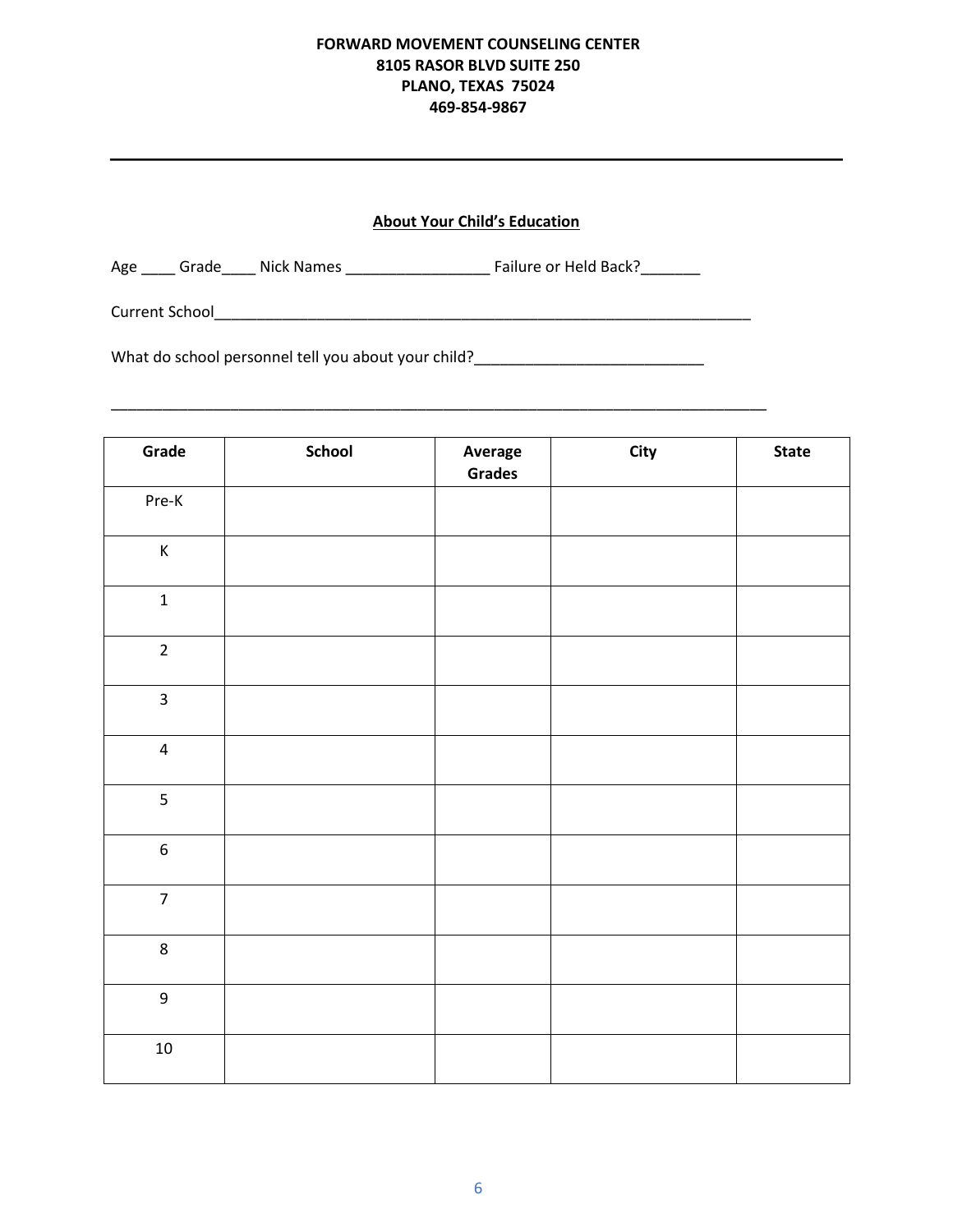# **About Your Child's Family**

| <b>Relatives</b>                     | <b>Name</b> | Age<br>Grade | Does the child get<br>along with this<br>person? | Occupation |
|--------------------------------------|-------------|--------------|--------------------------------------------------|------------|
| Father                               |             |              |                                                  |            |
| Mother                               |             |              |                                                  |            |
| Sister(s)                            |             |              |                                                  |            |
| Brother(s)                           |             |              |                                                  |            |
| Step Mother                          |             |              |                                                  |            |
| Step Father                          |             |              |                                                  |            |
| Step Sister(s)                       |             |              |                                                  |            |
| Step<br>Brother(s)                   |             |              |                                                  |            |
| Who lives in<br>the child's<br>home? |             |              |                                                  |            |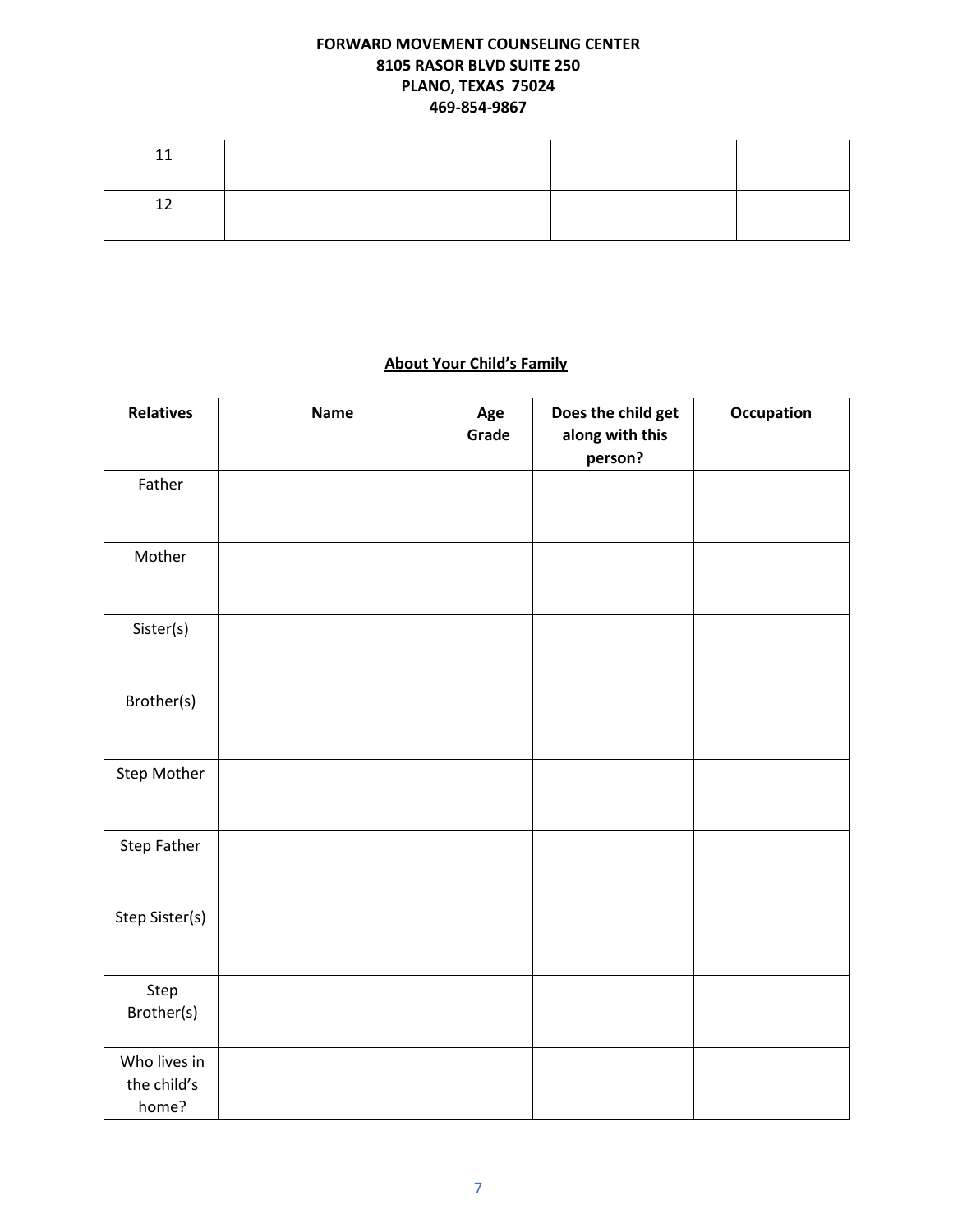#### **Personal Concerns**

| How long has this been a concern?<br><u> 1989 - Johann Harry Harry Harry Harry Harry Harry Harry Harry Harry Harry Harry Harry Harry Harry Harry Harry</u><br>Has your child been to counseling before? □ Yes □ No<br>If yes, how was your child's previous counseling experience?<br>If yes, how was your child's previous counseling experience?<br>Are there any current stressors in the home? (illness, divorce, custody, job loss, addiction, etc.)<br>$\Box$ Yes $\Box$ No<br>If yes, please explain:<br><u> The Communication of the Communication of the Communication of the Communication of the Communication of the Co</u><br><u> The Communication of the Communication</u> |
|-------------------------------------------------------------------------------------------------------------------------------------------------------------------------------------------------------------------------------------------------------------------------------------------------------------------------------------------------------------------------------------------------------------------------------------------------------------------------------------------------------------------------------------------------------------------------------------------------------------------------------------------------------------------------------------------|
|                                                                                                                                                                                                                                                                                                                                                                                                                                                                                                                                                                                                                                                                                           |
|                                                                                                                                                                                                                                                                                                                                                                                                                                                                                                                                                                                                                                                                                           |
|                                                                                                                                                                                                                                                                                                                                                                                                                                                                                                                                                                                                                                                                                           |
|                                                                                                                                                                                                                                                                                                                                                                                                                                                                                                                                                                                                                                                                                           |
|                                                                                                                                                                                                                                                                                                                                                                                                                                                                                                                                                                                                                                                                                           |
|                                                                                                                                                                                                                                                                                                                                                                                                                                                                                                                                                                                                                                                                                           |
|                                                                                                                                                                                                                                                                                                                                                                                                                                                                                                                                                                                                                                                                                           |
|                                                                                                                                                                                                                                                                                                                                                                                                                                                                                                                                                                                                                                                                                           |
|                                                                                                                                                                                                                                                                                                                                                                                                                                                                                                                                                                                                                                                                                           |
|                                                                                                                                                                                                                                                                                                                                                                                                                                                                                                                                                                                                                                                                                           |
|                                                                                                                                                                                                                                                                                                                                                                                                                                                                                                                                                                                                                                                                                           |
|                                                                                                                                                                                                                                                                                                                                                                                                                                                                                                                                                                                                                                                                                           |
|                                                                                                                                                                                                                                                                                                                                                                                                                                                                                                                                                                                                                                                                                           |
|                                                                                                                                                                                                                                                                                                                                                                                                                                                                                                                                                                                                                                                                                           |
|                                                                                                                                                                                                                                                                                                                                                                                                                                                                                                                                                                                                                                                                                           |
|                                                                                                                                                                                                                                                                                                                                                                                                                                                                                                                                                                                                                                                                                           |
|                                                                                                                                                                                                                                                                                                                                                                                                                                                                                                                                                                                                                                                                                           |
| Has your child attempted suicide or self-harm in any way? $\square$ Yes<br>$\square$ No                                                                                                                                                                                                                                                                                                                                                                                                                                                                                                                                                                                                   |
|                                                                                                                                                                                                                                                                                                                                                                                                                                                                                                                                                                                                                                                                                           |
|                                                                                                                                                                                                                                                                                                                                                                                                                                                                                                                                                                                                                                                                                           |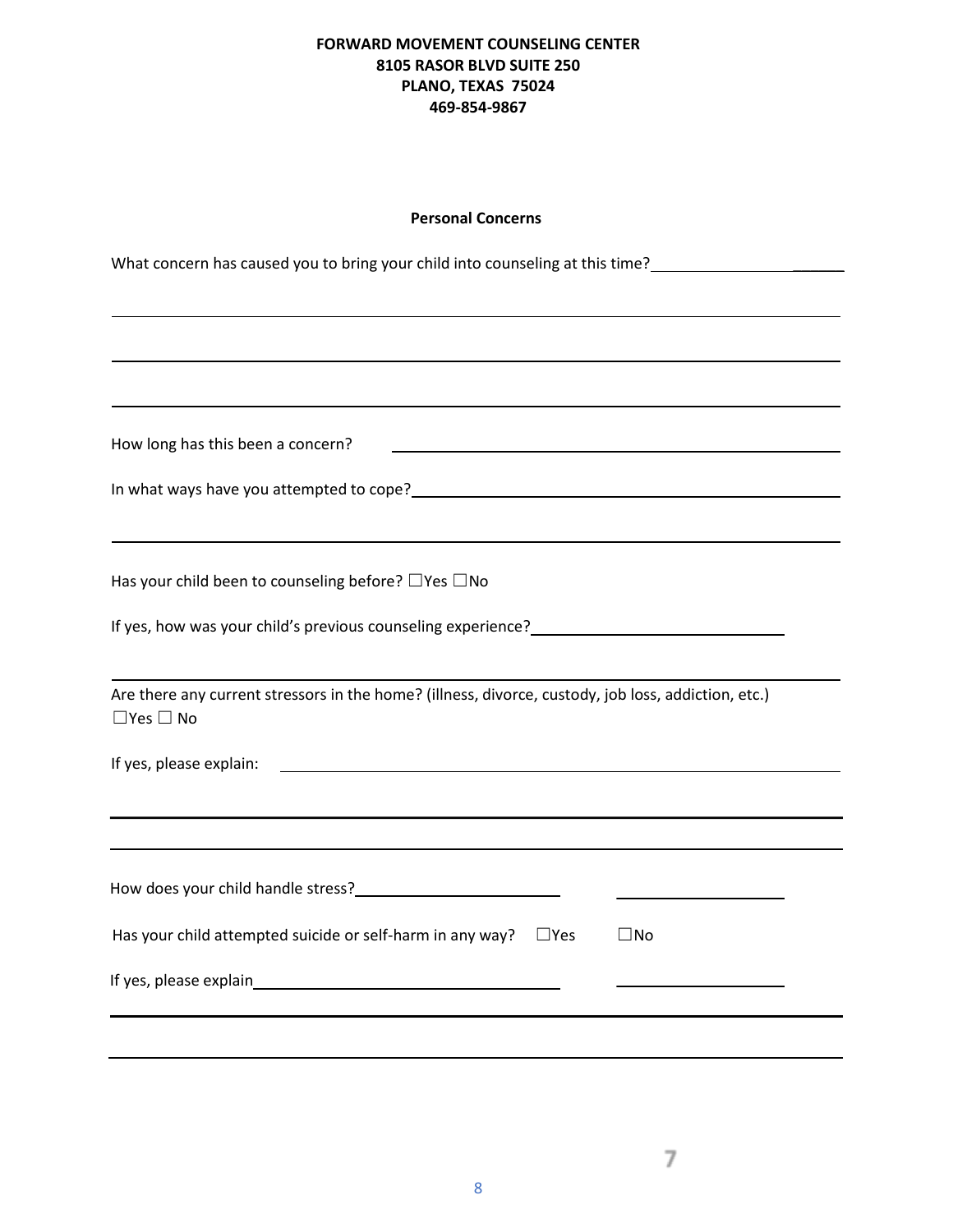What are your child's strengths?<br>
<u>
</u>

#### **These Questions are in Regard to Older Children**

Is this child in a gang? ☐Yes ☐No

Has this child used drugs? ☐Yes ☐No

If yes, describe which drugs, frequency, age at first use and amounts. \_\_\_\_\_\_\_\_\_\_\_\_\_\_\_\_\_\_\_\_\_

\_\_\_\_\_\_\_\_\_\_\_\_\_\_\_\_\_\_\_\_\_\_\_\_\_\_\_\_\_\_\_\_\_\_\_\_\_\_\_\_\_\_\_\_\_\_\_\_\_\_\_\_\_\_\_\_\_\_\_\_\_\_\_\_\_\_\_\_\_\_\_\_\_\_\_\_\_

Has this child ever been pregnant or fathered a child?  $\Box$ Yes  $\Box$ No

If yes, please tell what happened with each pregnancy.<br>
If yes, please tell what happened with each pregnancy.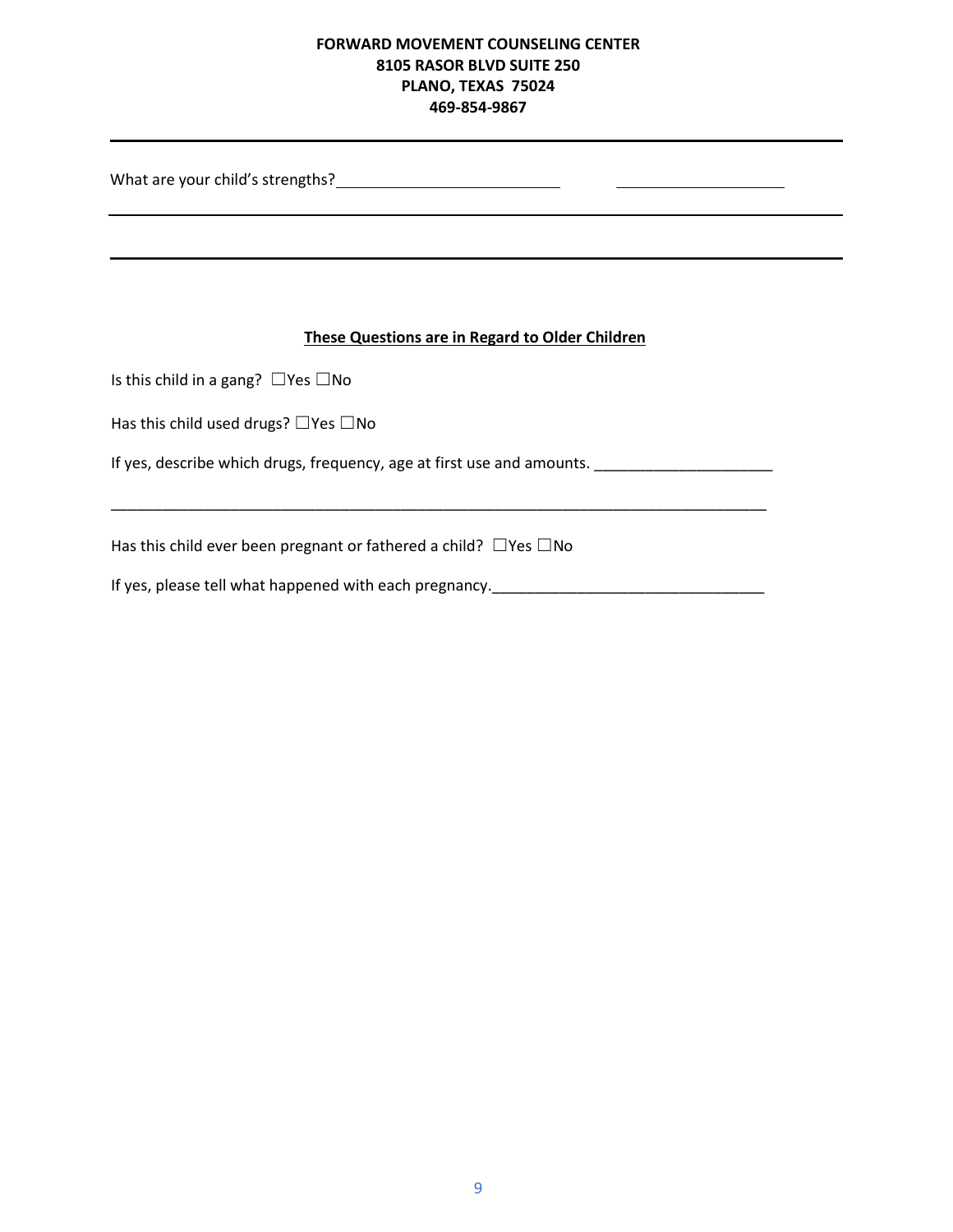# **Symptom Checklist**

Please circle items that apply to your child:

| Affectionate             | Violent                     | Hostile                   | Aggressive           |
|--------------------------|-----------------------------|---------------------------|----------------------|
| Unhappy                  | Hitting                     | Argues                    | Unmotivated          |
| Cutting                  | Assaults                    | Wets Bed                  | <b>Head Banging</b>  |
| <b>Bossy</b>             | Fearful                     | <b>Hair Pulling</b>       | <b>Breaks Law</b>    |
| Negative attitude        | <b>Skin Picking</b>         | <b>Bullied</b>            | <b>Eating Issues</b> |
| <b>Fire Setting</b>      | Cheats                      | <b>Name Calling</b>       | Overactive           |
| <b>Complains of Sick</b> | Mute                        | Outgoing                  | Conflicts w/Friends  |
| Lies Often               | <b>Provokes Others</b>      | <b>Intimidates Others</b> | Disobedient          |
| Rages                    | Isolates                    | <b>Talks Back</b>         | Sad                  |
| <b>Speech Problems</b>   | Defiant                     | Immature                  | <b>Steals</b>        |
| Lethargic                | Shy                         | Stubborn                  | Smokes               |
| Runs Away                | Destructive                 | Lacks Respect             | Conflict at Home     |
| Likes to be Alone        | Slow Responding             | <b>Cries Easily</b>       | Loss of Friends      |
| Irritable                | Intolerable                 | Disruptive                | Conflict at School   |
| Social                   | <b>Teases</b>               | Conflict w/Police         | Learning Disability  |
| Moody                    | <b>Bullies Others</b>       | Tantrums                  | Drug/Alcohol Abuse   |
| Independent              | <b>Developmental Delays</b> | Tics, fidgets             | Inattentive          |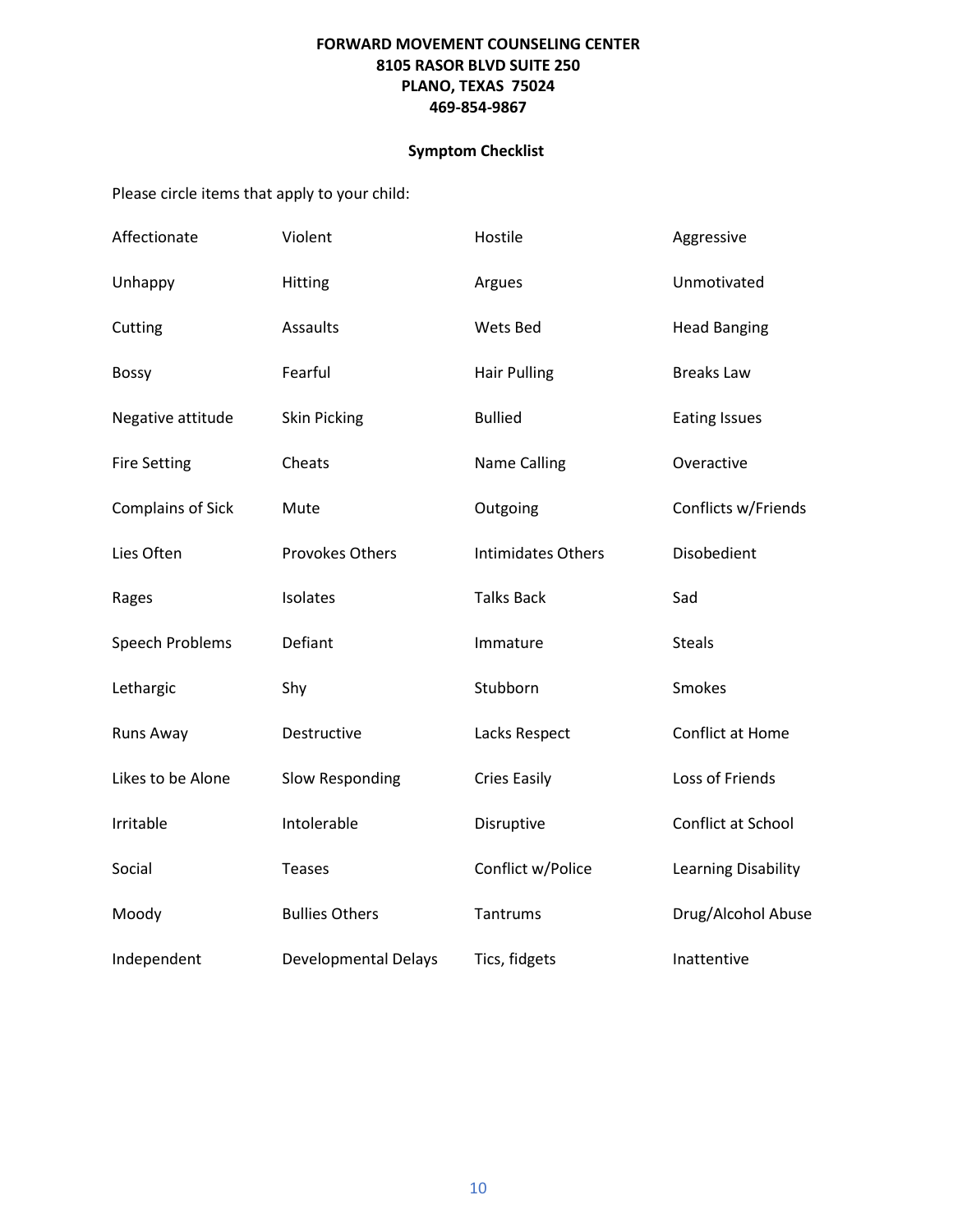Truancy School Failure Hyperactive Nightmares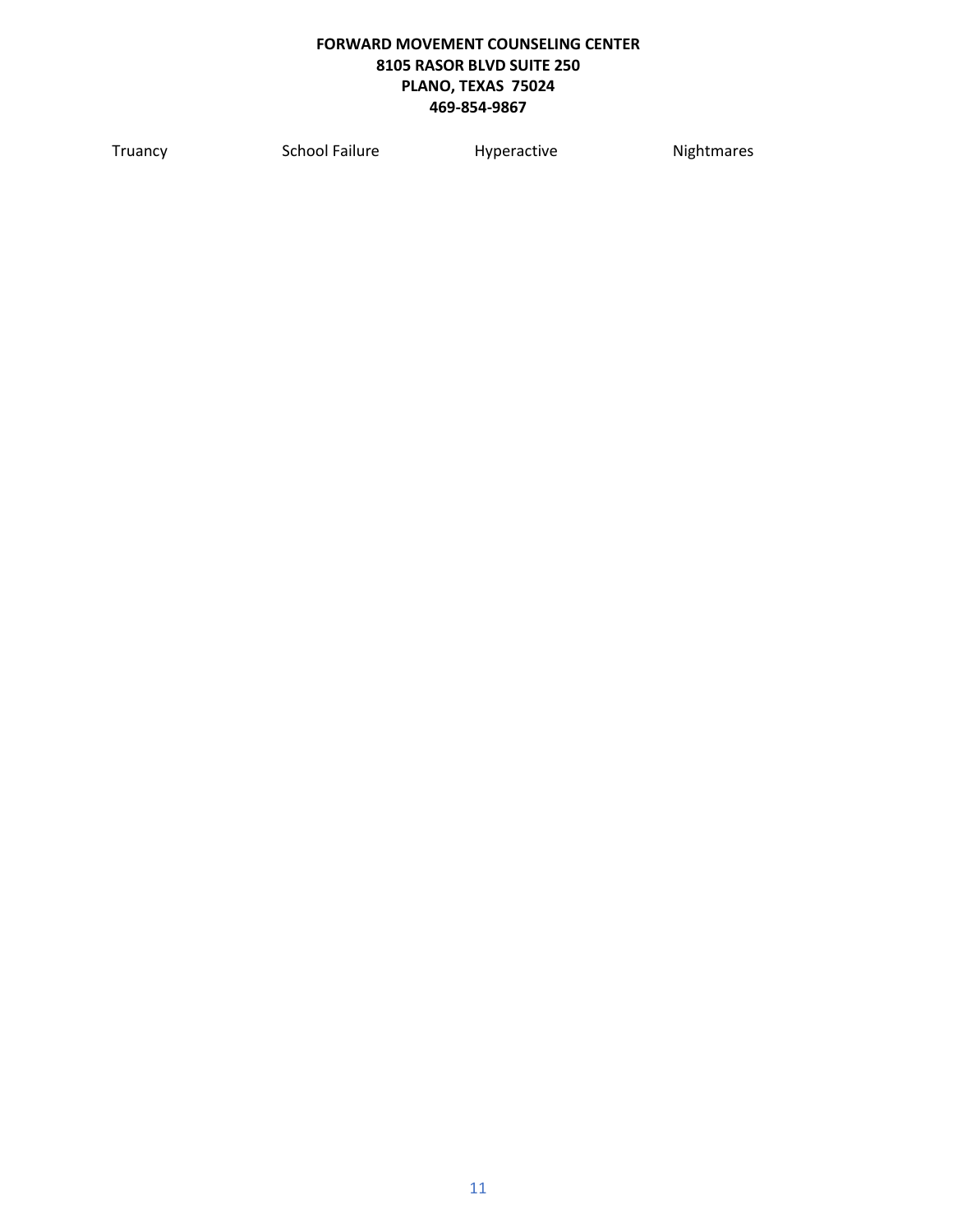# **Forward Movement Counseling Center 8405 Rasor Blvd Suite 250 Plano, Texas 75024 469-854-9867**

#### **Additional Information**

Is there anything else you would like me to know about your child?

#### **Mental Status Information**

Have you or your child ever – attempted suicide or harmed yourself in any way?  $\Box$ Yes  $\Box$ No

Are you or your child currently thinking about suicide or harming yourself in any way?  $\Box$ Yes  $\Box$ No

Have you or your child had any thoughts, even once, in the past, including the past few days or weeks, of suicide or harming yourself in any way? □Yes □No

Are you or your child having any thoughts about harming anyone else in any way?  $\Box$ Yes  $\Box$ No

#### **Statement of Understanding**

I solemnly swear that all of the above information is true to the best of my knowledge.

\_\_\_\_\_\_\_\_\_\_\_\_\_\_\_\_\_\_\_\_\_\_\_\_\_\_\_\_\_\_\_\_\_\_\_\_\_\_\_\_\_\_\_\_\_\_ \_\_\_\_\_\_\_\_\_\_\_\_\_\_\_\_\_\_\_\_\_\_\_\_\_

| Guardian's Signature | Date |
|----------------------|------|
|----------------------|------|